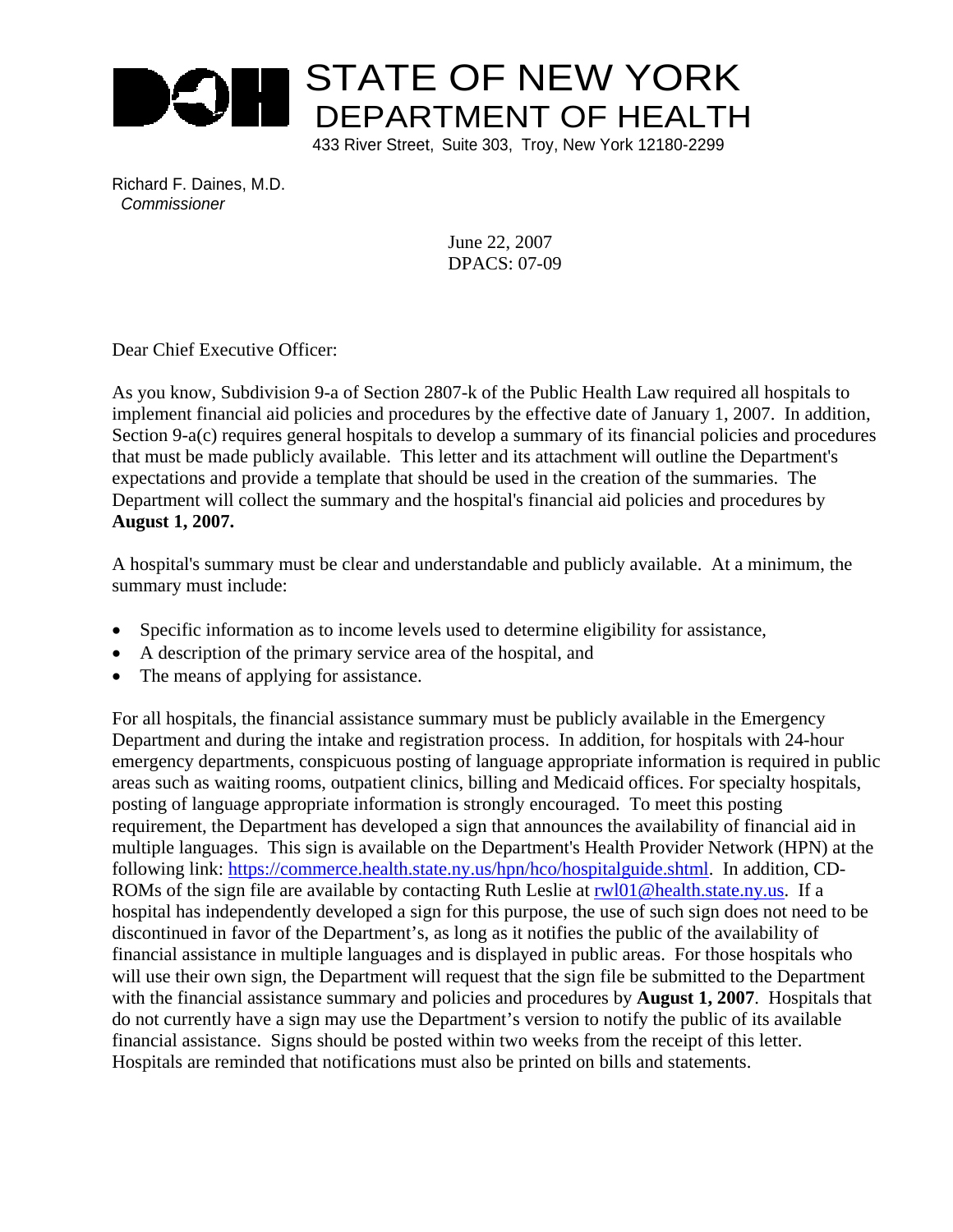A summary template has been attached to this letter that hospitals should use to create their hospitalspecific financial assistance summary. If a hospital has already created a financial aid summary, there is no need to recreate another one using this template. For those hospitals without an existing template, it may be modified by replacing the red text with hospital-specific information about your financial assistance policies. It is also acceptable to add additional information, but the basic template should not be changed. Once the summary is complete, hospitals must submit it and a copy of its full financial aid policies and procedures to the Department by **August 1, 2007.** Please submit documents in .pdf format, if possible.Each summary will be posted as part of the financial assistance section of the Department's enhanced Hospital Profile website. It is also required that the summary will be made available in the languages spoken by 1% or more of the population of the hospital's service area, as identified by the hospital's annual language needs assessment.

It has come to the Department's attention that some hospitals are requiring all financial assistance applicants to receive a denial for Medicaid or other public insurance before allowing applicants to apply for financial assistance. While hospitals are within their rights under the statute to require patients who are potentially eligible for Medicaid or other publicly sponsored insurance programs to apply for such coverage as a condition of being considered for financial aid, the hospital must have a reasonable, good-faith basis for believing that the patient may be eligible for such coverage and should document the reason for that conclusion in the patient's records. An across-the-board requirement that all applicants for financial aid apply for Medicaid or other programs, even when it is clear they will not qualify, is not an acceptable procedure.

Further, in any case where a hospital requires the patient to apply for Medicaid or other public insurance, the Department strongly encourages hospitals to process financial aid applications concurrently to minimize delays in making financial aid available. To assist with the eligibility screening process, the Department is preparing a document that will outline recommended procedures. Once complete, this document will be available on the HPN at the following link: https://commerce.health.state.ny.us/hpn/hco/hospitalguide.shtml.

Hospitals should use separate application forms and documentation checklists, if applicable, for Medicaid and financial assistance. In applying policies in this area, hospitals should recognize and take into account the fact that Medicaid will pay for services provided to Medicaid eligible patients for a period of ninety days prior to the patient's enrollment in Medicaid. Under these circumstances hospitals have the option of voiding the discounted bill, returning any money actually collected from the patient and billing Medicaid for the services provided.

The intent of the financial assistance law is to reduce the financial and socioeconomic barriers that deter uninsured individuals from receiving healthcare. In keeping with this goal, a hospital's application and approval process should be reasonable and straightforward, so that the process itself does not become an obstacle to obtaining health care services. The following list of Performance Guidelines, while not mandated under law, should be considered by each hospital to assist in streamlining and improving its current process.

# **Performance Guidelines**

• If a hospital requires deposits prior to providing medical care, the hospital must take into consideration the income level of the applicant and adjust the deposit to be commensurate with the patient's ability to pay;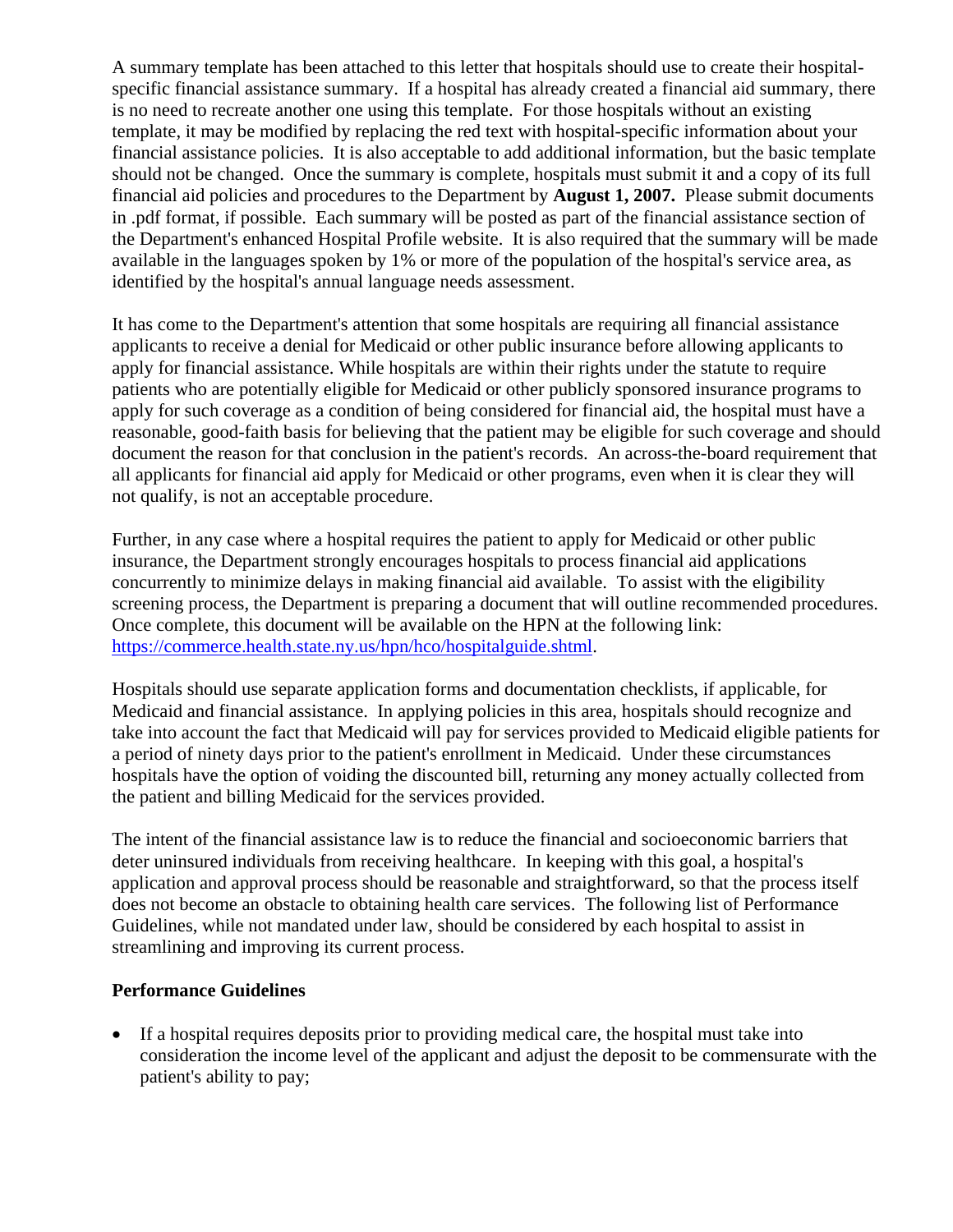- To the extent possible, make information available on what patients can expect to pay, as this will encourage patients to seek preventative care;
- Hospitals should notify patients about separate billing from various parties that patients may encounter in the hospital setting, i.e. providers, laboratory services, etc., if applicable.
- Streamline documentation requirements for potential applicants to those that are necessary for the process e.g. one form of ID, one proof of residency, and one proof of income;
- In requesting documentation, hospitals should take into account the patient's individual circumstance and consider alternative forms of verification, which may include self-attestation;
- Develop training for staff, particularly financial assistance staff, on the requirements and intent of the financial assistance law and a hospital's specific policies and procedures;
- Review the provisions of PHL 2807 (9-a)(d) to ensure that interest charges for unpaid hospital bills are consistent with this provision of law;
- Consider a simplified, one page application form, such as the one enclosed in Attachment B;
- To alleviate the potentially duplicative application process for repeat admissions within a defined period of time and eliminate undue burden on applicants for repeated application submissions, an approved application should be effective for a specified period of time. For example, if an approved application was in effect for a 12-month period, re-application would not be necessary for each patient contact with the hospital during that period, assuming patient income status remains the same;
- Consider establishing a financial assistance hotline or work-friendly hours for the purposes of submitting a financial assistance application; and
- Materials and discussions with prospective applicants should encourage, not discourage, patients to apply for financial assistance, if they meet income requirements. Patients cannot be denied medically necessary care because they are eligible for financial assistance.

Should you have any questions about the content of this letter or attachment, wish to submit a summary and policies and procedures, or request the financial aid sign file, please contact Ruth Leslie at 518-402-1003 or rwl01@health.state.ny.us.

Sincerely,

 Martin J. Conroy **Director** Division of Primary and Acute Care Services

**Attachments**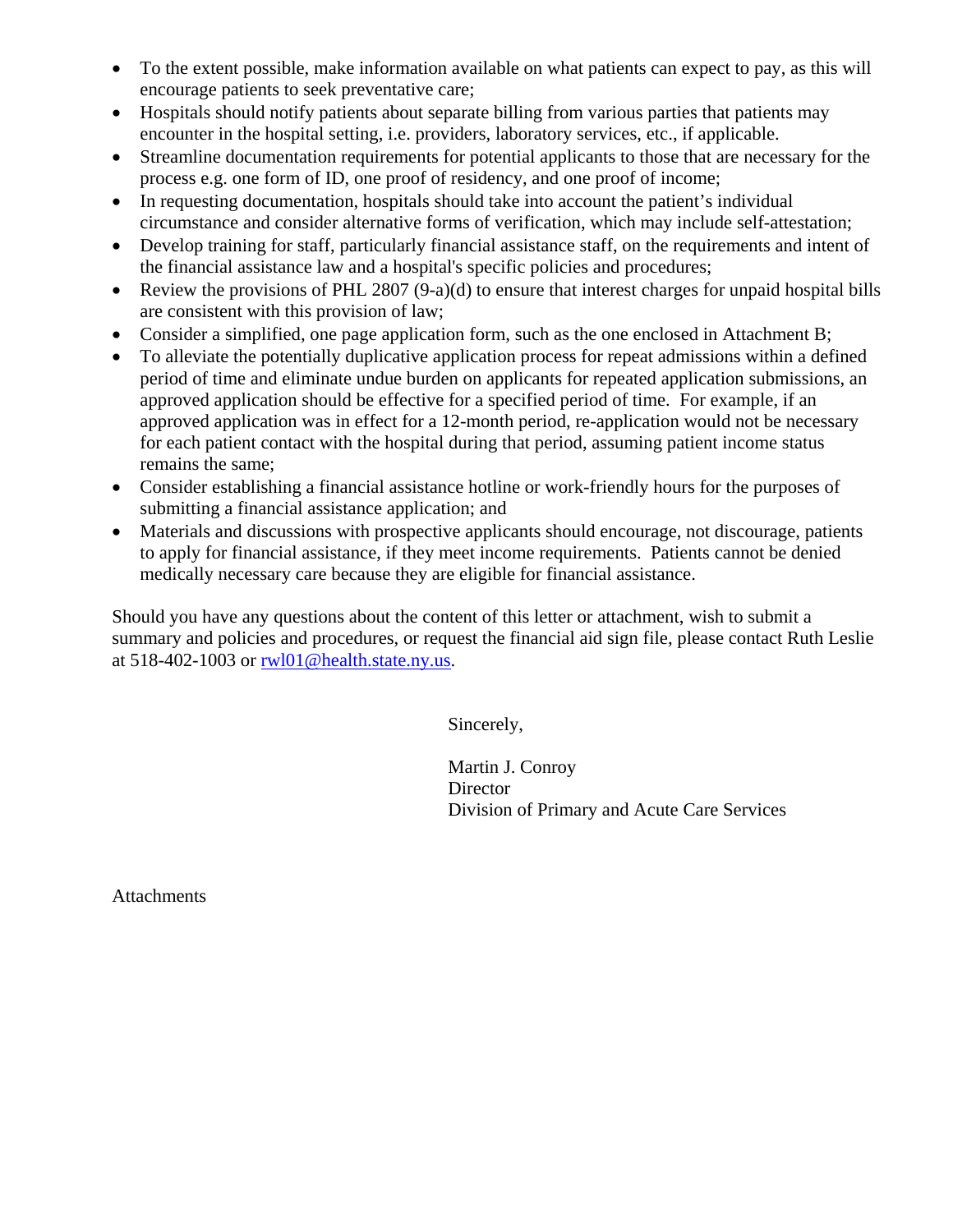# **[HOSPITAL NAME] Financial Assistance Summary**

**[Hospital Name] recognizes that there are times when patients in need of care will have difficulty paying for the services provided. [Name of Hospital's financial assistance program] provides discounts to qualifying individuals based on your income. In addition, we can help you apply for free or low-cost insurance if you qualify. Just contact our Financial Counselor at [Phone number] or go to Room [Room Number] for free, confidential assistance.** 

# **Who qualifies for a discount?**

Financial Assistance is available for patients with limited incomes and no health insurance. [If your hospital has voluntarily extended financial assistance to under-insured patients, please indicate your policy here.]

Everyone in New York State who needs emergency services can receive care and get a discount if they meet the income limits.

Everyone who lives in [list counties in PSA or statewide] can get a discount on non-emergency, medically necessary services at [Hospital Name] if they meet the income limits. You cannot be denied medically necessary care because you need financial assistance.

You may apply for a discount regardless of immigration status.

# **What are the income limits?**

The amount of the discount varies based on your income and the size of your family. If you have no health insurance, these are the income limits: [If your hospital has voluntarily expanded the income limits, please indicate here.]

| Family<br>size | Annual<br><b>Family Income</b> | <b>Monthly</b><br><b>Family Income</b> | Weekly<br><b>Family Income</b> |
|----------------|--------------------------------|----------------------------------------|--------------------------------|
|                | Up to \$30,630                 | Up to \$2,553                          | Up to \$589                    |
| $\overline{2}$ | Up to \$41,070                 | Up to \$3,423                          | Up to \$790                    |
| 3              | Up to \$51,510                 | Up to \$4,293                          | Up to \$991                    |
| $\overline{4}$ | Up to \$61,950                 | Up to \$5,163                          | Up to \$1,191                  |
| 5              | Up to \$72,390                 | Up to \$6,033                          | Up to \$1,392                  |
| 6              | Up to \$82,830                 | Up to \$6,903                          | Up to \$1,593                  |

\* Based on the 2007 Federal Poverty Guidelines

# **What if I do not meet the income limits?**

If you cannot pay your bill, [Hospital Name] offers a payment plan to those patients that meet the income limits. The amount you pay depends on the amount of your income. **If you extend your payment plans to others that** exceed income limits, please indicate your policy here.]

# **Can someone explain the discount? Can someone help me apply?**

Yes, free, confidential help is available. Call [person or department] at [DIRECT PHONE].

If you do not speak English, someone will help you in your own language.

The Financial Counselor can tell you if you qualify for free or low-cost insurance, such as Medicaid, Child Health Plus and Family Health Plus.

If the Financial Counselor finds that you don't qualify for low-cost insurance, they will help you apply for a discount.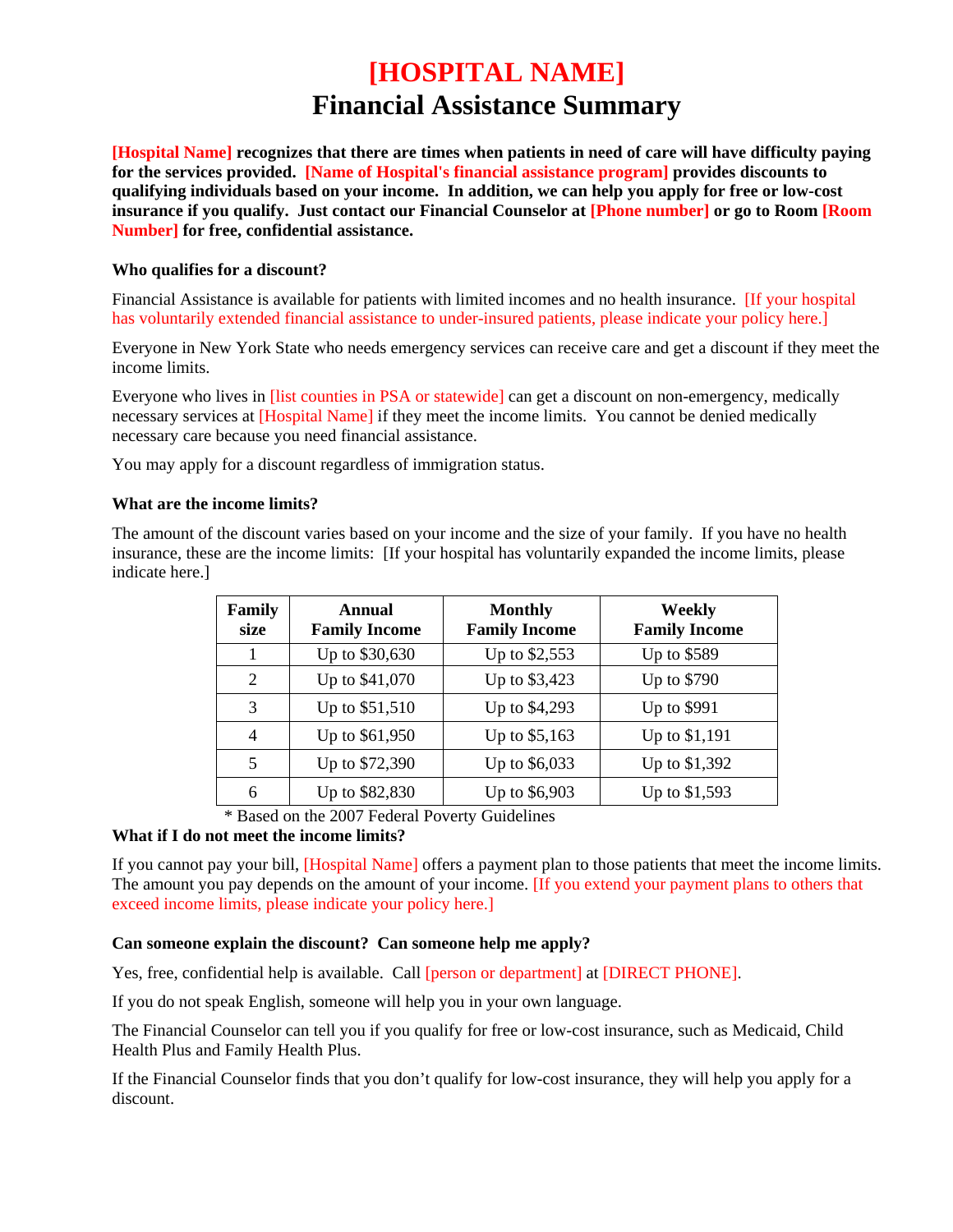The Counselor will help you fill out all the forms and tell you what documents you need to bring.

# **What do I need to apply for a discount?**

[Indicate materials needed to apply such as a form of picture ID, a bill indicating his/her address, paystub or W-2, etc.]

If you can not provide any of these, you may still be able to apply for financial assistance.

#### **What services are covered?**

All medically necessary services provided by [Hospital Name] are covered by the discount. This includes outpatient services, emergency care, and inpatient admissions.

Charges from *private doctors* who provide services in the hospital may not be covered. You should talk to private doctors to see if they offer a discount or payment plan.

#### **How much do I have to pay?**

The amount for an outpatient service or the emergency room starts from \$0 for children and pregnant women, depending on your income. The amount for outpatient service or the emergency room starts from \$15 for adults, depending on your income.

Our Financial Counselor will give you the details about your specific discount(s) once your application is processed.

[If your hospital requires a deposit prior to providing services, please clearly indicate how it is fairly applied to eligible patients. Hospitals are encouraged not to set lump sum deposits at a level that would discourage patients from obtaining care.]

#### **How do I get the discount?**

You have to fill out the application form. As soon as we have proof of your income, we can process your application for a discount according to your income level.

You can apply for a discount before you have an appointment, when you come to the hospital to get care, or when the bill comes in the mail.

Send the completed form to [Hospital Name and address] or bring it to Room [room number]. You have up to 90 days after receiving services to submit the application.

#### **How will I know if I was approved for the discount?**

[Hospital Name] will send you a letter within 30 days after completion and submission of documentation, telling you if you have been approved and the level of discount received.

#### **What if I receive a bill while I'm waiting to hear if I can get a discount?**

You cannot be required to pay a hospital bill while your application for a discount is being considered. If your application is turned down, the hospital must tell you why in writing and must provide you with a way to appeal this decision to a higher level within the hospital.

#### **What if I have a problem I cannot resolve with the hospital?**

You may call the New York State Department of Health complaint hotline at 1-800-804-5447.